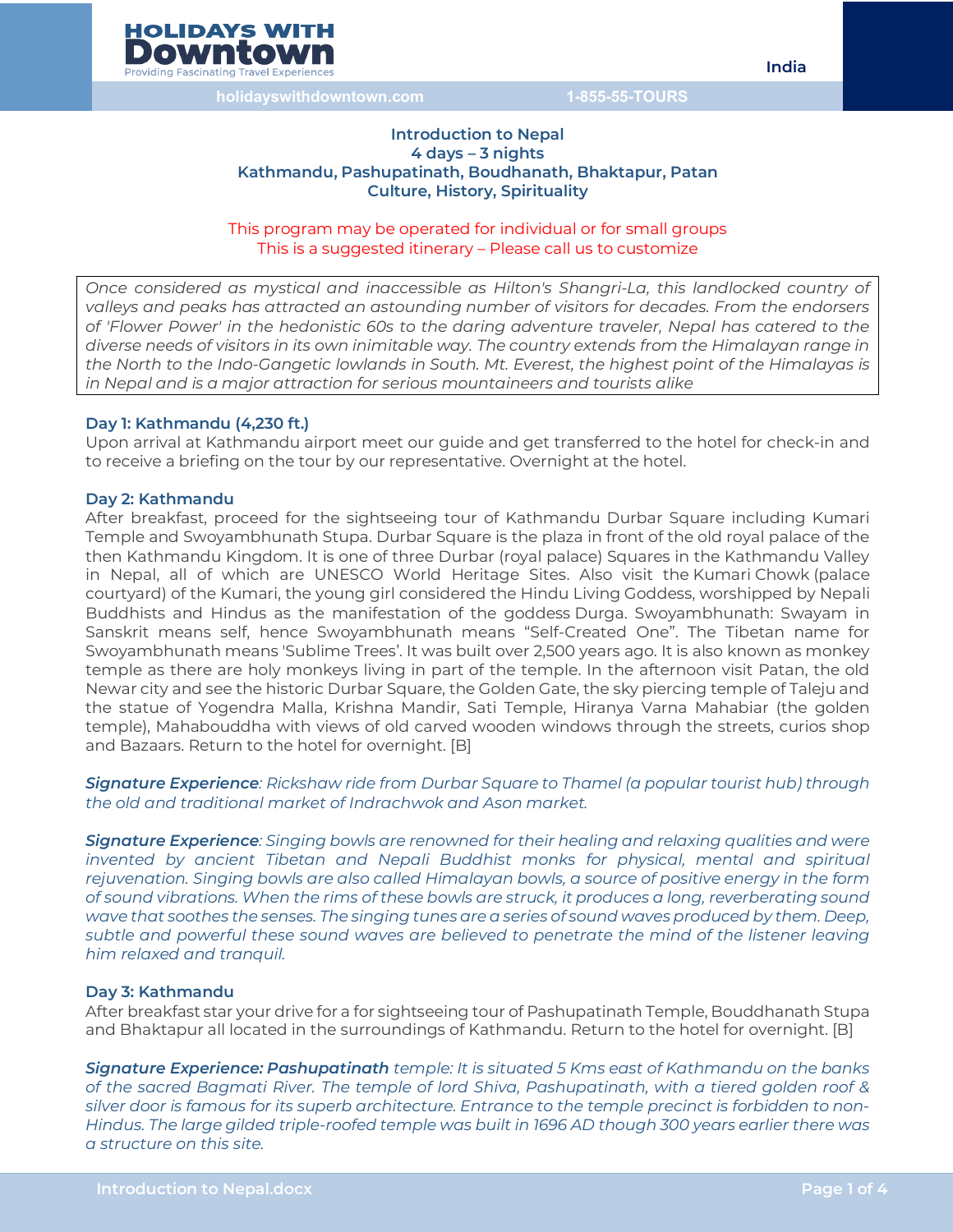# **HOLIDAYS WITH** Downtoy

**Providing Fascinating Travel Experiences** 

**India**

**holidayswithdowntown.com 1-855-55-TOURS**

*Signature Experience: Boudhanth stupa: The stupa of Boudhanth lies 5 miles east of Kathmandu. It is the biggest Stupa in Nepal and is located on flat land and encircled by houses & monasteries,*  where Rinpoches reside. This colossal Stupa is set on concentric ascending terraces in the powerful *pattern of a Mandala. Around the base of this strikingly enormous and simple stupa is a ring of 108 images of the Buddha and 147 insets containing prayer wheels.*

*Signature Experience: Bhaktapur is world renowned for its elegant art, fabulous culture and indigenous lifestyle. The ancient city is also variously known as the "City of Culture", the "Living Heritage" and "Nepal's Cultural Gem". Bhakatapur is more like an open museum. Monumental masterpieces in Bhaktapur are innumerable, and each is more attractive than the other. Bhaktapur is 9 miles east of Kathmandu city. Bhakatapur Durbar Square is the gem not only of Bhaktapur, but also of the entire nation. The most fascinating structure here are the world-renowned 55 Window palace, golden Gate, Big Bell, Siddhi Laxmi Temple, Shiva Temple. Taumadhi Square has Nyatapola Temple dates back to 1702 AD. The colossal five-storied edifice is the country's tallest pagoda temple.*

#### **Day 4: Depart Kathmandu**

Enjoy breakfast at the hotel. Free time to take our Signature Option or to continue enjoying Kathmandu on your own. In the afternoon you'll be picked-up for you transfer to the airport for your onward journey. [B]

*Signature Option: At the appointed time you'll be transferred to the airport to board today's 45 minute flight over the Himalayas. The Himalayan range fascinates and awes visitors to Nepal, and is one the country's major attractions. Fly above the clouds and see the vast Himalayan rang for an unobstructed view from a guaranteed window seat. Marvel at the views of Mount Everest, the highest peak in the world at 29,029 feet. Besides Mount Everest, you'll see a number of the world's other highest peaks, including Lhotse, Nuptse, Amadablam, Chamlang, Makalu, Gauri Shankar, Langtang Lirung, Annapurna, Manasalu, Ganesh, and Kanchenjunga. You'll fly on a modern Jetstream 41 in comfort and with a guaranteed window seat! Take in breathtaking views from an altitude of about 25,000 feet. You can enjoy a seemingly endless chain of snow-capped peaks as you fly above the clouds, and over glaciers and lakes, rivers, and gorges. After landing you'll be transferred back to your hotel.*

[B] = Breakfast

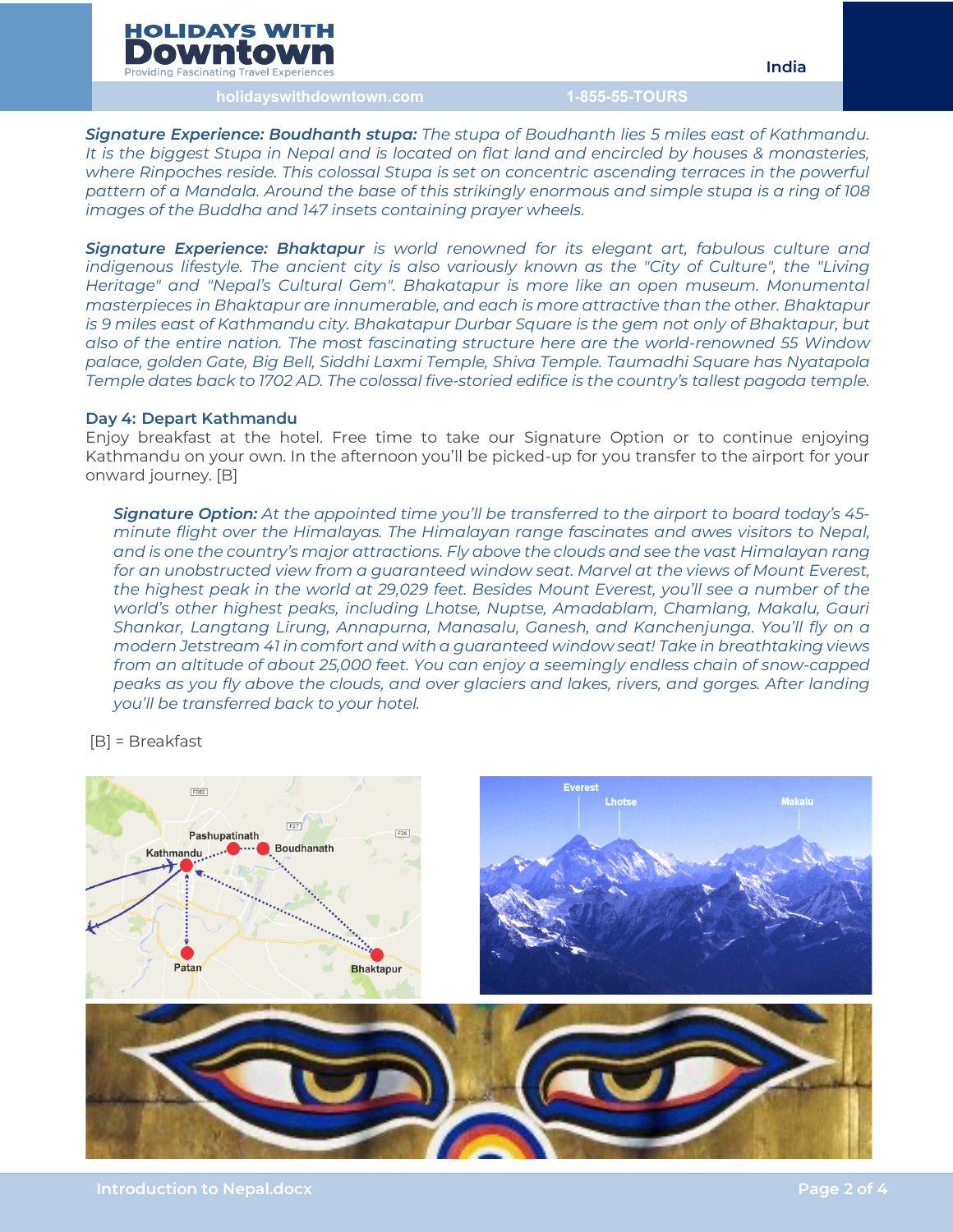# **HOLIDAYS WITH** Downtow

**Providing Fascinating Travel Experiences** 

**holidayswithdowntown.com 1-855-55-TOURS**

# **Your Tour Includes:**

- Arrival and departure transfers
- 3 nights' accommodation in Kathmandu
- Daily buffet breakfast
- Visit to Old Kathmandu Durbar Squares
- Ride like a local on a rickshaw in Kathmandu from Durbar Square to Thamel
- Explore the colorful bazaars
- Transportation by air-conditioned vehicle as per the itinerary.
- Services of English-speaking local guides during sightseeing tours.
- Entrance fees to the places of visit as per the itinerary
- All applicable taxes.

## **Price does not include:**

- International or Domestic airfares
- Any taxes and surcharges relating to airfares
- Visa fees for Nepal (US\$ 25.00 Per person for 15 days)
- Mandatory Christmas and New Year Dinner supplement
- Travel insurance
- Wi-Fi at hotels
- Camera fees at the monuments (if applicable)
- All alcoholic and non-alcoholic drinks
- Other meals not mentioned in the itinerary
- Extras and gratuities
- Early check-in, late check-out
- Expenses of personal nature

#### **Hotels in your Tour:**

| Citv               | <b>Hotel Name</b>         | Tripadvisor   |
|--------------------|---------------------------|---------------|
| <b>First Class</b> |                           |               |
| Kathmandu Himalaya |                           |               |
|                    | <b>Deluxe</b>             |               |
|                    | Kathmandu   Hyatt Regency | 4.5           |
| .                  |                           | $\sim$ $\sim$ |

Hotels will be confirmed at time of booking

## **Tour Prices:**

These programs can be customized for individuals and groups. Changes to this program may be requested by phone (1855-55-TOURS) or using the web FIT Quote Request

## • Airfare

We also be glad to add the necessary airfare from your gateway so you take advantage of our special discounted leisure fares

## • Program

You may add or remove;

- o Trip days
- o Cities and sites
- o Meals
- Other options
	- o The program was designed with private services; however, we may substitute shared sightseeing where available
	- o If you prefer deluxe services we may operate this program including private driver, private guide and concierge service.
- Quotation

Once we have designed the program the way you want we'll give you a quote within 2 business days.

# **Tour Code:** NP01KTM21IT